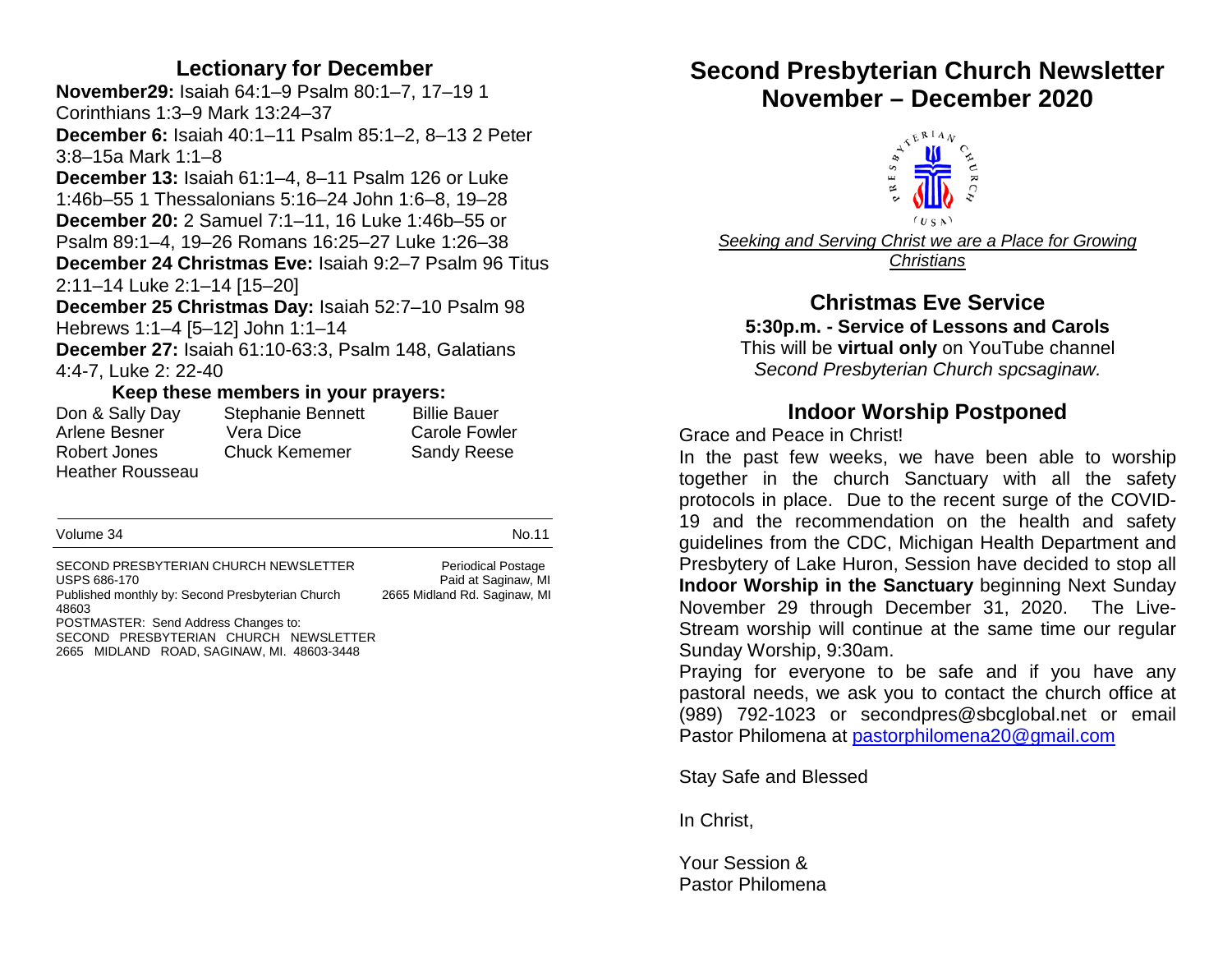#### **First Sunday of Advent Communion**

Please join us via YouTube livestream Sunday, November 29th for the First Sunday of Advent Communion @ 9:30a.m. Since we will be worshipping from home, we encourage you to share in Communion with us from home using your own elements. We are thankful to be able to share in Communion together as a congregation.

#### **Mission Study**

Mission Study of the church Survey has been sent by mail to you. Kindly take time to fill it out and return it the church by November 24, in the stamped envelope provided or email it to [secondpres@sbcglobal.net.](mailto:secondpres@sbcglobal.net)



#### **Estimate of Giving**

If you have not already done so, please turn in your bright pink **2021 Estimate of Giving** slip by either mailing it to the church or dropping it in the donation box. We are working on our budget for 2021 and many programs of the church depend upon your

Estimate of Giving.

#### **Poinsettias**



If you would like to order a poinsettia in honor or memory of someone special, please call the office to sign up and place payment in the mail.

The deadline to order is December 6. These beautiful poinsettias are \$10.00 each and have multiple large blossoms and a bow attached. They will decorate the church for worship beginning on Sunday, December 20, and will stay until after the Christmas Eve service. Take your poinsettias home after the Christmas Eve service.



#### **Christmas Joy Offering**

The Christmas Joy Offering supports the work of Presbyterian racial ethnic schools provides supplemental income and medical insurance for former ministers, missionaries, church workers, and their families. The Christmas Joy Offering will be received on December 20th.

#### **Church Communications**

During 2020 we have increased our use of email communications and found this to be an efficient way of communicating with our church family. If you have an email address, please ensure you are receiving our weekly email regarding church activities. Email is the quickest way to contact the congregation with last minute updates or changes. To be added to the email list please contact the church office at (989) 792-1023 or [secondpres@sbcglobal.net.](mailto:secondpres@sbcglobal.net)

## Mission highlights

**"Go also the second mile" Matthew 5:41**

#### **Angel Tree**



All Angel Tree gifts are due Sunday, December 6<sup>th</sup>. Please contact Linda Mattson for drop off information.

#### **Thank You!**

CROP Walk 2020 was a huge success thanks to all who participated, sponsored, supported or prayed for the Second Presbyterian Church team! As a group, we raised \$1020 and collected countless pantry items to help feed those in need in Mid-Michigan!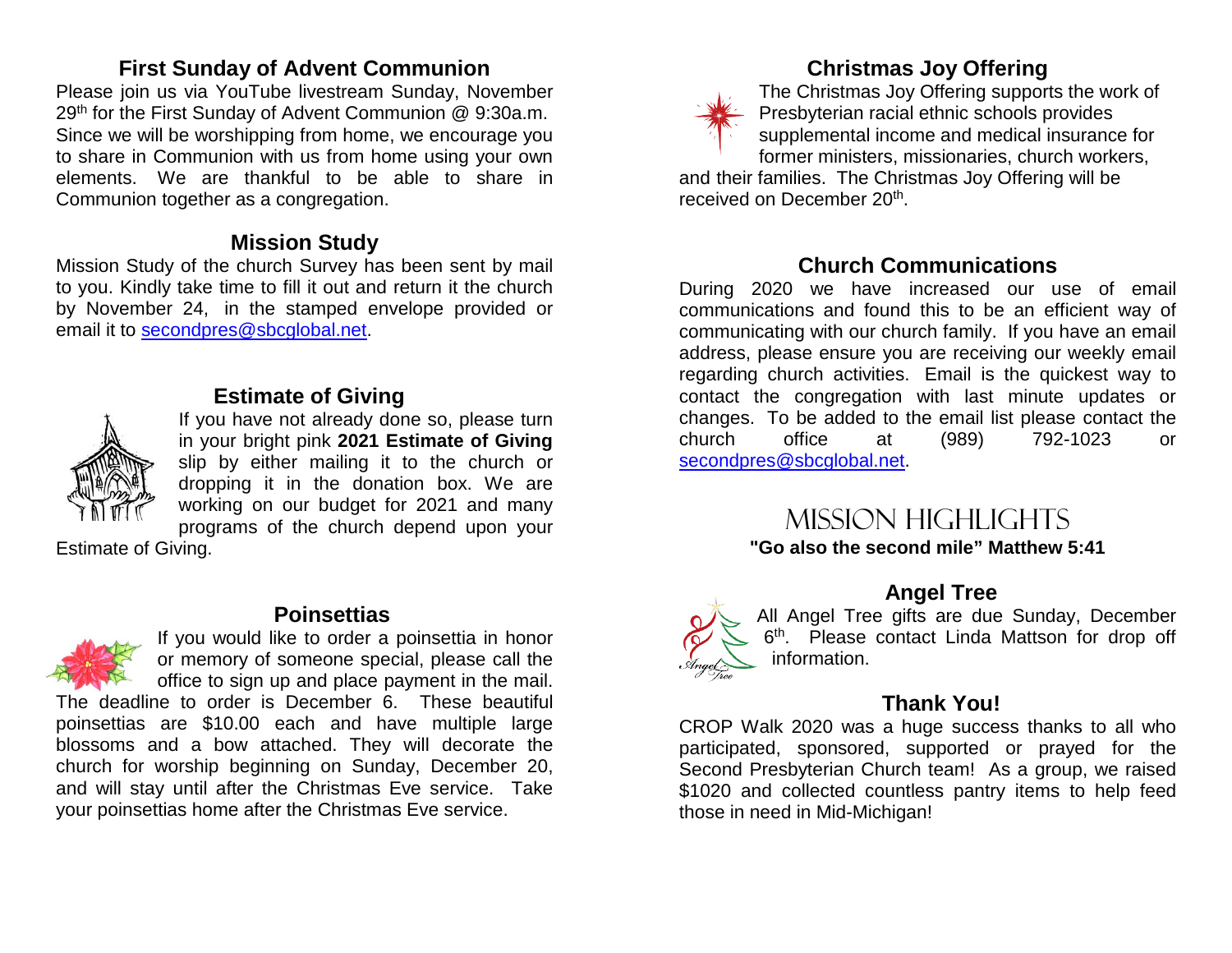#### **Christmas Pageant**

On Sunday, December 13<sup>th</sup> @ 9:30 a.m. see and hear the recitation of the book **"The Give-away"** written by Ray Buckley. In this story, the oldest and wisest of every walking and flying animal gather in the oldest forest to



discuss the state of humanity. They recognize how humans have forgotten their connections with God, each other, the animals, and the Earth. Each animal offers a gift to help the humans learn to do what is right; then the Creator speaks, promising a gift that will bring hope to the world. This is a virtual only event



#### **A Very Special 2nd @ Second**

We will be having an Advent focused 2<sup>nd</sup> @ Second @ 10:30 a.m. via Zoom. We will look at FOUR GOSPEL the 4 Gospels, each as an individual house, in "Christmas in the Four Gospel Homes" By Dr. Cynthia Campbell. For each week of Advent, we

will discuss and reflect on the birth of Jesus Christ. The church has ordered 12 paperback copies of the book, so it will be first come first served on the copies. You will need to sign-up by phone 989-792-1023, or email [secondpres@sbcglobal.net](mailto:secondpres@sbcglobal.net) so that we can email you the invitation for the Zoom meeting.

- Week One: A Christmas at Marks House, on Sunday, November 29th
- Week Two: A Christmas at Matthew's House on Sunday, December 6<sup>th</sup>
- Week Three: A Christmas at Luke's House on Sunday, December 13th
- Week Four: A Christmas at John's House and One Last Stop on Sunday, December 20<sup>th</sup>

If you have any questions, please call Peggy or Pastor Philomena at (989)792-1023.

### **PayPal Donations**

We now have the ability to support the work of Christ by giving to the church via PayPal. Simply visit [www.spcsaginaw.org/donate](http://www.spcsaginaw.org/donate) and follow the steps to make a donation. Some folks have found this to be a convenient method of giving. As always, there is a cost to convenience. PayPal charges the church 2.9% plus \$0.30 for each transaction. Even with the added cost, we feel it is important to let you know this option is available. As



always, we thank you for your continued support of Second Presbyterian Church, which supports the work of Christ here, and around the world.

#### **Our Condolences**

Our congregation mourns the passing of Charles Severance on November 11, 2020. Our prayers go out to his wife Gloria and the family in Texas. The address is P.O. Box 8494, Horseshoe Bay, TX. 78657.

Our prayers go out to the Hunt family at the death of Jerry's brother Frank Hunt. May his soul rest in peace with the Lord.

### **SCRIP**

The church has decided **not** to participate in the SCRIP program any longer due to rising costs of shipping. There are some cards left in stock if you are interested in purchasing for the holiday season.

- 
- **2 - \$25 Applebee's 3 - \$10 Bath & Body Works**
- 
- **1 - \$25 Logan's 4 - \$25 Bath & Body Works**
- **6 - \$25 Olive Garden 1 - \$25 TJ Maxx**

Please call Sonia in the church office @ 792-1023.

**Please read the weekly updates. They will contain the up to date information!**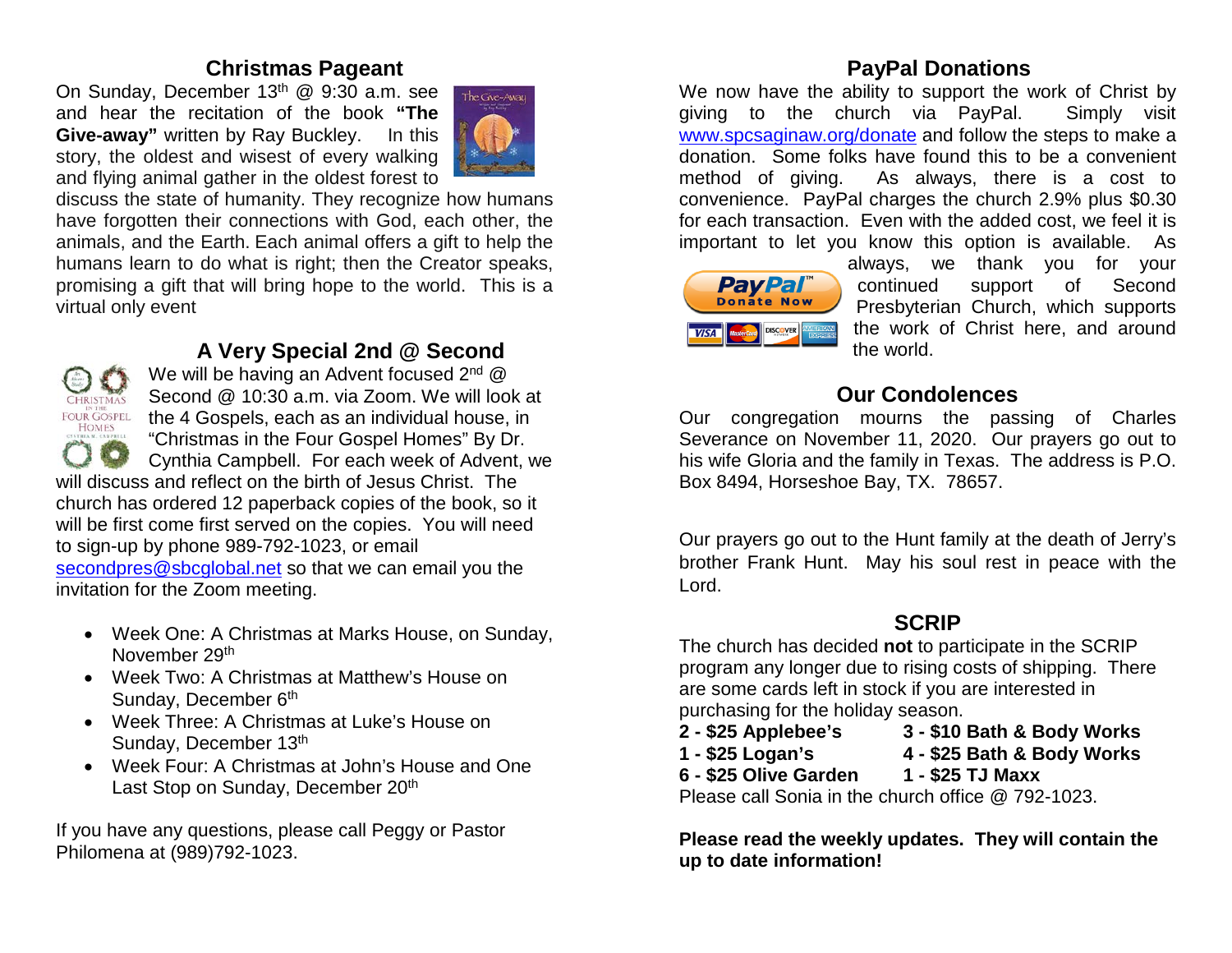#### **From the Pastor's Desk**

Peace and Grace in Christ,

In a year that have been particularly challenging for everyone, we still have much to be thankful for. God has been so good to our church and church family through all the difficult times.

One may be wondering where we are going from here. In the beginning of the COVID-19, our worship went virtual, many of our meetings and fellowship were move online. Now that we are back to in person worship, things are not quite the same. Yet it is wonderful to be back together to celebrate the Lord's Day.

Although it may be a while before we get back to the "normal" way we worship and fellowship, we can continue to pray for one another and for the treatment for the COVID virus. Only God can resolve the situation at hand, for God hold the key to wisdom and understanding.

As we prepare for Thanksgiving, may be more than ever, we can thank God that in such a time as this, we have a Savoir who is still in our lives. A reminder from 1 Thessalonians 5:18, *"Be thankful in all circumstances. This is what God wants from you in your life in union with Christ Jesus."* Today what are you thankful for? Today let us be thankful for God who give us a new day. I am hopeful for all that God will do in the rest of this year and the next. God is doing something new and may we continue to wait and trust in the Love of Jesus Christ.

As we enter the Season of Advent at the end of the month, we remember the world changed when God sent His Son Jesus Christ so, we look forward with hope and expectation to the day the Son will come again. Advent is a time to listen for the mercy of God in meditation. Christ's whistles grace and love to us in the season of Advent, let us prepare to STOP, LOOK and LISTEN, as we examine ourselves. May we continue to stay in prayer with the hope of God who give us peace!

Be Thankful, Grateful and Blessed!

May the Peace and Hope of Christ Birth be with you now and the Days Ahead!

In Christ Peace, Pastor Philomena



#### **Preaching Schedule:**

**DATE: SCRIPTURE**  November 29 Mark 13:24-37 The Son of Man is Coming

December 6 Mark 1:1-8 John the Baptist Prepares the Way

December 13 John 1:6-8, 19-28 The Light Shine in the Darkness

December 20 Luke 1:26-38 The Angel Gabriel appears to Mary

December 24 Luke 2:1-14 Jesus is Born in Bethlehem

#### **For Those in Need**

If you know of a family in the church that could use extra help this Christmastime, **HERE** please let Pastor Philomena know. We have helped with Consumer's Energy gift HELP certificates, toys, clothing, and food when we know of the need. Christmastime is a great time to show our generosity.